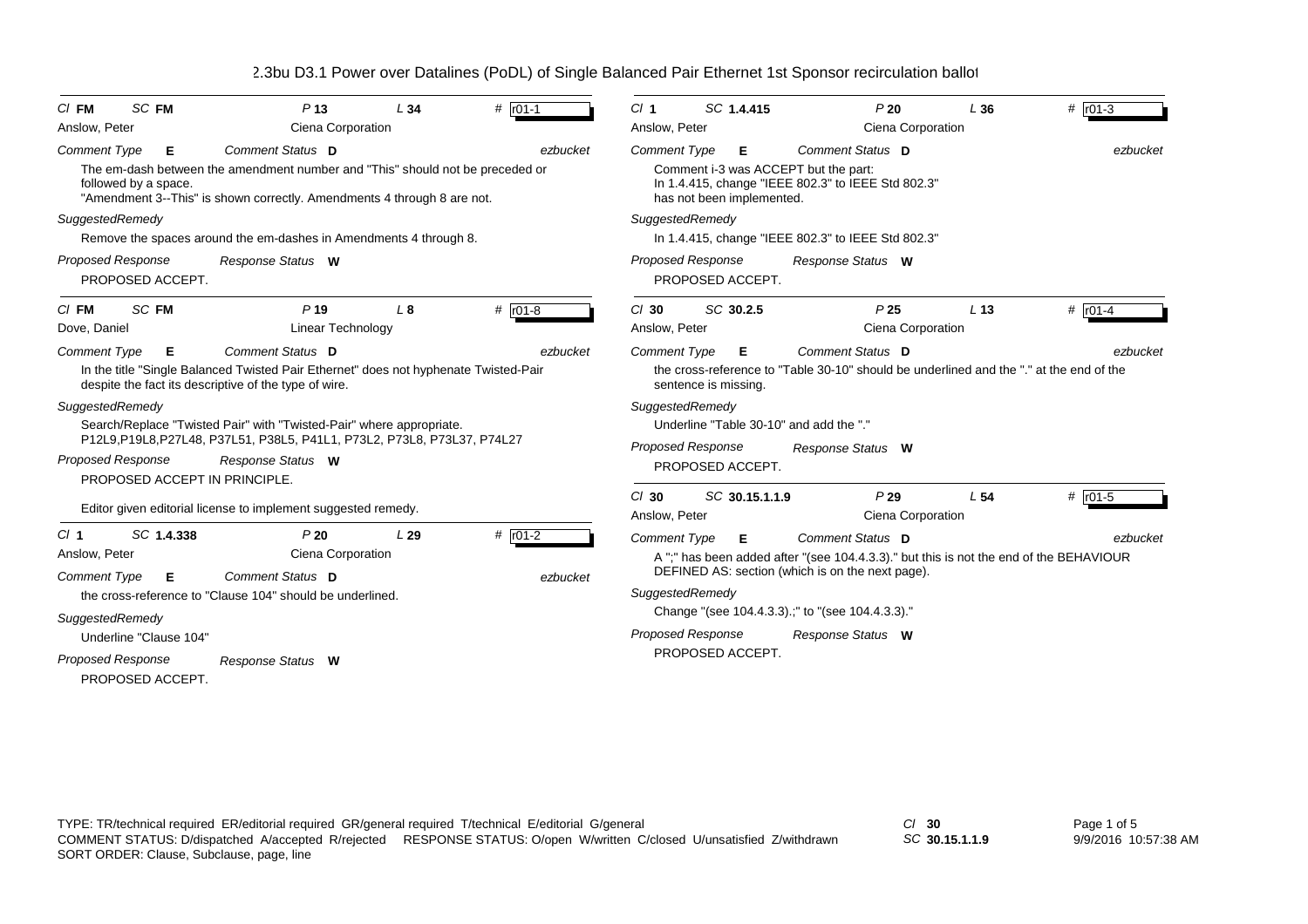| $CI$ 30                                                 | SC 30.15.1.2.1                 | P31                                                                                                                                                                                                                                                                                                                                                                                                                                                                                                                                     | L <sub>14</sub> | # $r01-38$   | $Cl$ 104                                                           | SC 104.4.3.1                  | $P$ 45                                                                                                                                                                                                                                                                                                                           | L21 | $#$ $r01-19$ |
|---------------------------------------------------------|--------------------------------|-----------------------------------------------------------------------------------------------------------------------------------------------------------------------------------------------------------------------------------------------------------------------------------------------------------------------------------------------------------------------------------------------------------------------------------------------------------------------------------------------------------------------------------------|-----------------|--------------|--------------------------------------------------------------------|-------------------------------|----------------------------------------------------------------------------------------------------------------------------------------------------------------------------------------------------------------------------------------------------------------------------------------------------------------------------------|-----|--------------|
| Gardner, Andrew                                         |                                | Linear Technology                                                                                                                                                                                                                                                                                                                                                                                                                                                                                                                       |                 |              | Gardner, Andrew                                                    |                               | Linear Technology                                                                                                                                                                                                                                                                                                                |     |              |
| <b>Comment Type</b>                                     | ER                             | Comment Status D                                                                                                                                                                                                                                                                                                                                                                                                                                                                                                                        |                 | ezbucket     | Comment Type                                                       | $\mathbf{T}$                  | Comment Status D                                                                                                                                                                                                                                                                                                                 |     | ezbucket     |
| SuggestedRemedy                                         | prefix is 'ac' instead of 'a'. | The symbol 'aPoDLPSEAdminControl' is associated with an action, so the proper symbol                                                                                                                                                                                                                                                                                                                                                                                                                                                    |                 |              |                                                                    |                               | The text "Additionally, while full operating voltage is applied, the PSE monitors the current<br>drawn and removes power if it detects an overload, short-circuit or other fault." implies that<br>the PSE may not monitor current drawn when applying a voltage other than the full<br>operating voltage which is not the case. |     |              |
| globally.                                               |                                | Change 'aPoDLPSEAdminControl' to 'acPoDLPSEAdminControl' in 30.15.1.2.1 and                                                                                                                                                                                                                                                                                                                                                                                                                                                             |                 |              | SuggestedRemedy                                                    |                               |                                                                                                                                                                                                                                                                                                                                  |     |              |
| <b>Proposed Response</b>                                | PROPOSED ACCEPT IN PRINCIPLE.  | Response Status W                                                                                                                                                                                                                                                                                                                                                                                                                                                                                                                       |                 |              |                                                                    |                               | Change text to read "Additionally, while voltage is applied, the PSE monitors the current<br>drawn and removes power if it detects an overload, short-circuit or other fault."                                                                                                                                                   |     |              |
|                                                         |                                |                                                                                                                                                                                                                                                                                                                                                                                                                                                                                                                                         |                 |              | Proposed Response                                                  |                               | Response Status W                                                                                                                                                                                                                                                                                                                |     |              |
|                                                         |                                | Editor given editorial license to implement suggested remedy.                                                                                                                                                                                                                                                                                                                                                                                                                                                                           |                 |              | PROPOSED ACCEPT.                                                   |                               |                                                                                                                                                                                                                                                                                                                                  |     |              |
| $CI$ 45<br>Dove, Daniel                                 | SC 45.2.7b.3                   | P37<br><b>Linear Technology</b>                                                                                                                                                                                                                                                                                                                                                                                                                                                                                                         | L20             | $# 101-10$   | $Cl$ 104<br>Dove, Daniel                                           | SC 104.4.3.3                  | $P$ 45<br>Linear Technology                                                                                                                                                                                                                                                                                                      | L28 | $# 101-11$   |
| <b>Comment Type</b>                                     | Е                              | Comment Status D                                                                                                                                                                                                                                                                                                                                                                                                                                                                                                                        |                 | ezbucket     | <b>Comment Type</b>                                                | Е                             | Comment Status D                                                                                                                                                                                                                                                                                                                 |     | ezbucket     |
| SuggestedRemedy<br><b>Proposed Response</b><br>$Cl$ 104 | PROPOSED ACCEPT.<br>SC 104.3   | The table is not technically correct in the fact that "1xx" is reserved, but "111" (which falls<br>into the set of 1xx) is not reserved. I think it would be accurate to replace " $1xx =$ Reserved"<br>with two lines that explicitly show reserved values.<br>Replace "1xx = Reserved" with $110$ = Reserved, $10x$ = Reserved" in the table and include<br>that information in the explanatory text by adding "Values of '10x' and '110' are reserved."<br>to the end of the paragraph in 45.2.7b.3.2<br>Response Status W<br>$P$ 44 | L <sub>18</sub> | # $r01 - 18$ | typo<br>SuggestedRemedy<br>Proposed Response<br>"overload_detected | PROPOSED ACCEPT IN PRINCIPLE. | replace "a" with "an" in both sentences in this definition.<br>Response Status W<br>Comment refers to overload_detected on page 46, line 28. Change to:<br>TRUE: The PSE has detected an overload condition (see 104.4.6.2.1).                                                                                                   |     |              |
| Gardner, Andrew<br><b>Comment Type</b>                  | <b>TR</b>                      | Linear Technology<br>Comment Status D                                                                                                                                                                                                                                                                                                                                                                                                                                                                                                   |                 | ezbucket     | $Cl$ 104                                                           | SC 104.4.3.3                  | FALSE: The PSE has not detected an overload condition."<br>$P$ 46                                                                                                                                                                                                                                                                | L6  | # r01-22     |
|                                                         |                                | Polass for Class 4 is incorrect (must've been a typo by the editor).                                                                                                                                                                                                                                                                                                                                                                                                                                                                    |                 |              | Gardner, Andrew                                                    |                               | <b>Linear Technology</b>                                                                                                                                                                                                                                                                                                         |     |              |
| SuggestedRemedy                                         |                                |                                                                                                                                                                                                                                                                                                                                                                                                                                                                                                                                         |                 |              | <b>Comment Type</b>                                                | Е                             | Comment Status D<br>The cross reference in the definition of MFVS valid is incorrect.                                                                                                                                                                                                                                            |     | ezbucket     |
| Proposed Response                                       | PROPOSED ACCEPT.               | Change Pclass value for Class 4 from 11.4W to 1.14W.<br>Response Status W                                                                                                                                                                                                                                                                                                                                                                                                                                                               |                 |              | SuggestedRemedy                                                    | Change 104.4.7 to 104.4.7.1.  |                                                                                                                                                                                                                                                                                                                                  |     |              |

*SC* **104.4.3.3**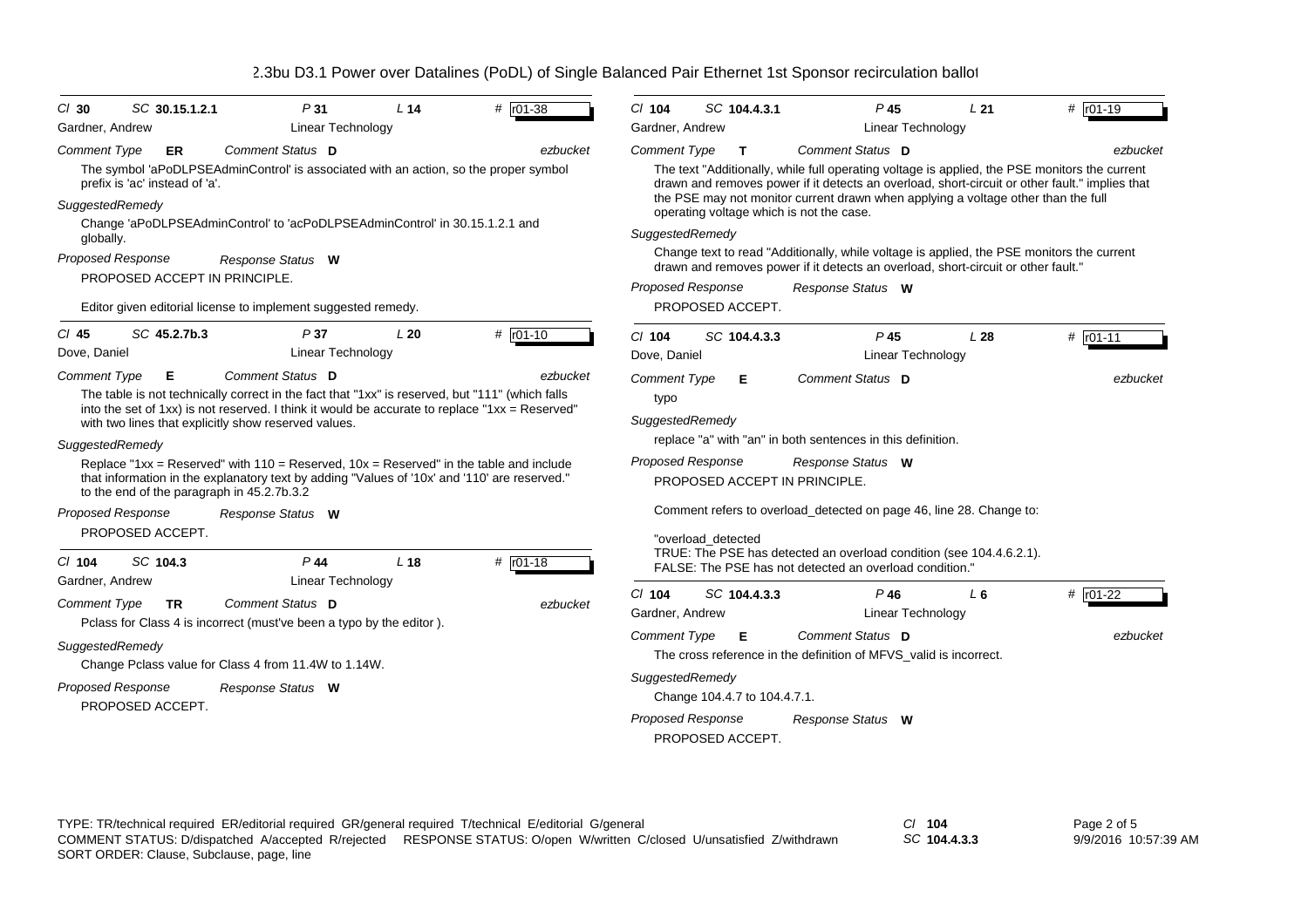| SC 104.4.3.3<br>$CI$ 104                  | $P$ 48                                                                                   | L <sub>12</sub> | # r01-24   | $CI$ 104                 | SC 104.4.6           | P <sub>53</sub>                                                                                | L <sub>37</sub> | # $r01-27$ |
|-------------------------------------------|------------------------------------------------------------------------------------------|-----------------|------------|--------------------------|----------------------|------------------------------------------------------------------------------------------------|-----------------|------------|
| Gardner, Andrew                           | <b>Linear Technology</b>                                                                 |                 |            | Gardner, Andrew          |                      | Linear Technology                                                                              |                 |            |
| <b>Comment Type</b><br>ER                 | Comment Status D                                                                         |                 | ezbucket   | <b>Comment Type</b>      | Е                    | Comment Status D                                                                               |                 | ezbucket   |
|                                           | The text "12V unreg" in the row header for PD Classes 2 and 3 should be "12V reg"        |                 |            |                          |                      | Cross references for items 3 and 4 in Table 104-4 are to Equation 104-1, but should be to      |                 |            |
| SuggestedRemedy                           |                                                                                          |                 |            |                          | subclause 104.4.6.3. |                                                                                                |                 |            |
| See comment                               |                                                                                          |                 |            | SuggestedRemedy          |                      |                                                                                                |                 |            |
| <b>Proposed Response</b>                  | Response Status W                                                                        |                 |            | 104.4.6.3.               |                      | Change the cross references for items 3 and 4 in Table 104-4 from Equation 104-1 to            |                 |            |
| PROPOSED ACCEPT.                          |                                                                                          |                 |            | <b>Proposed Response</b> |                      | Response Status W                                                                              |                 |            |
| SC 104.4.5<br>$CI$ 104                    | P <sub>53</sub>                                                                          | $L_6$           | # r01-12   |                          | PROPOSED ACCEPT.     |                                                                                                |                 |            |
| Dove, Daniel                              | <b>Linear Technology</b>                                                                 |                 |            | $Cl$ 104                 | SC 104.4.6           | P <sub>54</sub>                                                                                | L <sub>14</sub> | # $r01-40$ |
| Comment Type<br>$\mathbf{T}$              | <b>Comment Status D</b>                                                                  |                 | ezbucket   | Gardner, Andrew          |                      | <b>Linear Technology</b>                                                                       |                 |            |
|                                           | Duplication of information. It would be better to point to the correct text in 104.7     |                 |            | <b>Comment Type</b>      | Е                    | Comment Status D                                                                               |                 | ezbucket   |
| SuggestedRemedy                           | Delete "Implementation of SCCP by a PSE is also optional." and replace with "See 104.7." |                 |            | $104 - 4.$               |                      | Font size for 'Overload delay timing' may be one point too big relative to other text in Table |                 |            |
| <b>Proposed Response</b>                  | Response Status W                                                                        |                 |            | SuggestedRemedy          |                      |                                                                                                |                 |            |
| PROPOSED ACCEPT.                          |                                                                                          |                 |            |                          |                      | Correct font size to be consistent with rest of Table 104-4.                                   |                 |            |
|                                           |                                                                                          |                 |            | Proposed Response        |                      | Response Status W                                                                              |                 |            |
| SC 104.4.5<br>$CI$ 104<br>Gardner, Andrew | P <sub>53</sub><br>Linear Technology                                                     | L <sub>9</sub>  | # $r01-25$ |                          |                      | PROPOSED ACCEPT IN PRINCIPLE.                                                                  |                 |            |
|                                           |                                                                                          |                 |            |                          |                      | Editor given editorial license to implement suggested remedy.                                  |                 |            |
| <b>Comment Type</b><br>Е                  | Comment Status D<br>Cross reference to Table 104-3 for Tclass is incorrect.              |                 | ezbucket   |                          |                      |                                                                                                |                 |            |
|                                           |                                                                                          |                 |            | $Cl$ 104                 | SC 104.4.6           | P 54                                                                                           | $L$ 43          | # $r01-30$ |
| SuggestedRemedy                           |                                                                                          |                 |            | Gardner, Andrew          |                      | Linear Technology                                                                              |                 |            |
| Change cross reference to Table 104-4.    |                                                                                          |                 |            | <b>Comment Type</b>      | E                    | Comment Status D                                                                               |                 | ezbucket   |
| <b>Proposed Response</b>                  | Response Status W                                                                        |                 |            |                          |                      | The cross reference to 104.4.6.7 for item 22, Disable time, is incorrect.                      |                 |            |
| PROPOSED ACCEPT.                          |                                                                                          |                 |            | SuggestedRemedy          |                      |                                                                                                |                 |            |
|                                           |                                                                                          |                 |            |                          |                      | Change the cross reference for item 22 from 104.4.6.7 to 104.4.6.6.                            |                 |            |
|                                           |                                                                                          |                 |            | <b>Proposed Response</b> |                      | Response Status W                                                                              |                 |            |
|                                           |                                                                                          |                 |            |                          | PROPOSED ACCEPT.     |                                                                                                |                 |            |

*SC* **104.4.6**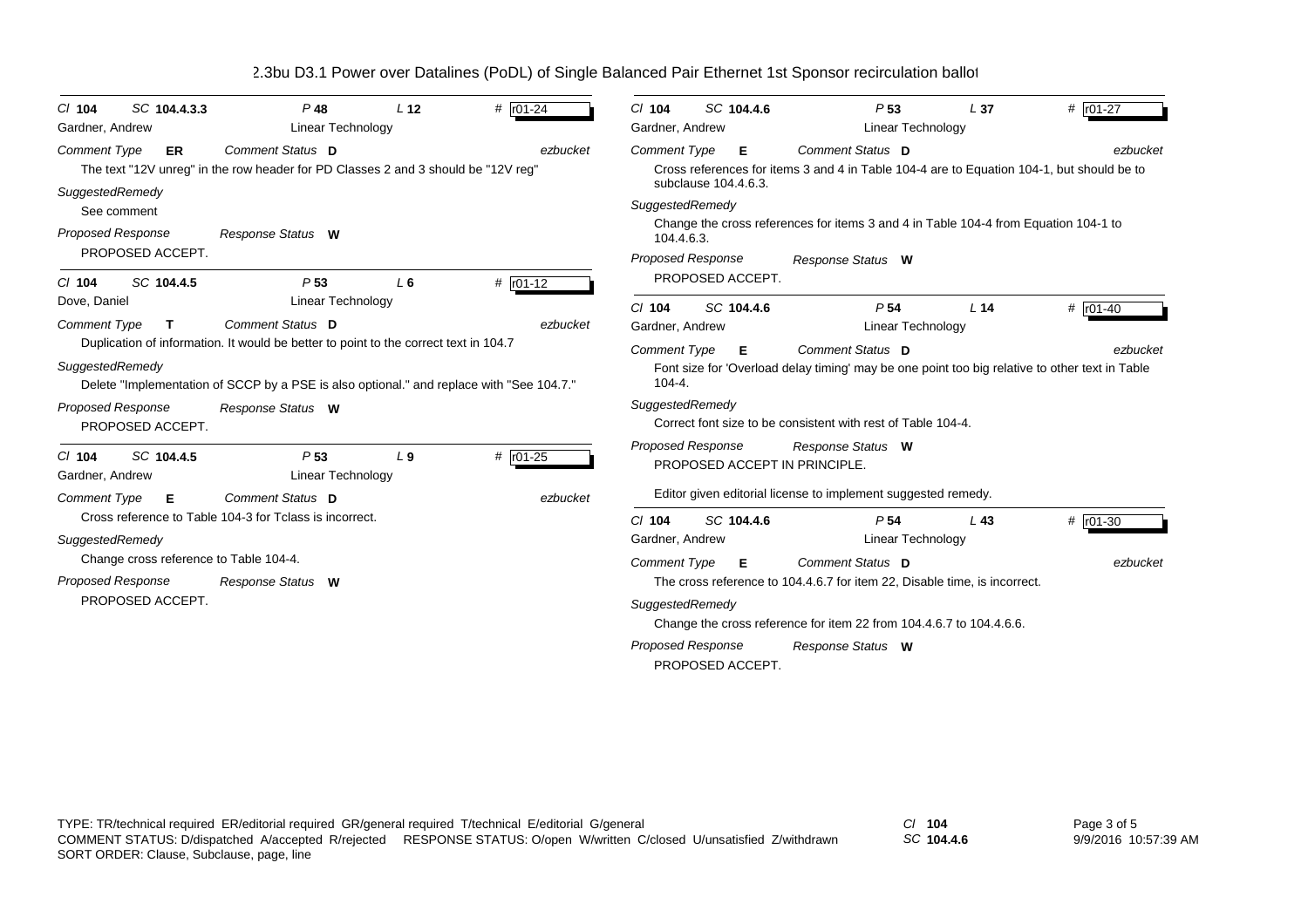| $#$ $r01-31$<br>SC 104.4.6.2.3<br>P <sub>55</sub><br>$CI$ 104<br>L 44<br>Linear Technology<br>Gardner, Andrew                                                | SC 104.5.6.1<br># r01-32<br>$CI$ 104<br>P61<br>L50<br>Linear Technology<br>Gardner, Andrew                                                                        |
|--------------------------------------------------------------------------------------------------------------------------------------------------------------|-------------------------------------------------------------------------------------------------------------------------------------------------------------------|
| Comment Status D<br>ezbucket<br><b>Comment Type</b><br>E<br>The cross reference to Table 104-3 for TWakeup min is incorrect.<br>SuggestedRemedy              | Comment Status D<br><b>Comment Type</b><br>E<br>ezbucket<br>Clause 104.5.6.1 text is split before and after Table 104-7, but Table 104-7 is part of<br>104.5.6.   |
| Change the cross reference from Table 104-3 to Table 104-4.                                                                                                  | SuggestedRemedy<br>Move the start of 104.5.6.1 after Table 104-7.                                                                                                 |
| <b>Proposed Response</b><br>Response Status W<br>PROPOSED ACCEPT.                                                                                            | <b>Proposed Response</b><br>Response Status W<br>PROPOSED ACCEPT IN PRINCIPLE.                                                                                    |
| $# 101-33$<br>SC 104.5.6<br>P62<br>L <sub>17</sub><br>$CI$ 104<br>Linear Technology<br>Gardner, Andrew                                                       | Editor given editorial license to implement suggested remedy.                                                                                                     |
| Comment Status D<br>ezbucket<br><b>Comment Type</b><br>Е<br>Min values entries for items 4a-4e in Table 104-7 are not specified and should an em-dash.       | SC 104.7.1.3<br>$Cl$ 104<br># $\sqrt{101-13}$<br>P68<br>L <sub>4</sub><br>Dove, Daniel<br>Linear Technology                                                       |
| SuggestedRemedy<br>Add em-dash to min value fields for items 4a-4e in Table 104-7.                                                                           | Comment Status D<br><b>Comment Type</b><br>ezbucket<br>Е<br>Typo                                                                                                  |
| <b>Proposed Response</b><br>Response Status W<br>PROPOSED ACCEPT.                                                                                            | SuggestedRemedy<br>Replace "PI-as" with "PI- as"; ie; insert a space between "PI-" and the word "as".                                                             |
| # $r01-43$<br>SC 104.5.6<br>P62<br>$L$ 41<br>$Cl$ 104<br><b>Linear Technology</b><br>Gardner, Andrew                                                         | <b>Proposed Response</b><br>Response Status W<br>PROPOSED ACCEPT.                                                                                                 |
| Comment Status D<br>Comment Type<br>ezbucket<br>TR.<br>Given the new PSE detection criteria in Table 104-3 and the definition of a valid PD with a           | SC 104.8.5<br>P <sub>72</sub><br>L <sub>15</sub><br># $\sqrt{101-6}$<br>$CI$ 104<br>Ciena Corporation<br>Anslow, Peter                                            |
| bad high signature, the absence of a minimum PD input capacitance value during detection<br>in Table 104-5 or 104-7 may be problematic for PSE implementers. | <b>Comment Type</b><br>Comment Status D<br>Е<br>ezbucket<br>"a 100 source resistance" should be "a 100 omega source resistance" and 56 Vdc should                 |
| SuggestedRemedy                                                                                                                                              | not split across lines.                                                                                                                                           |
| A complete remedy will be proposed in presentation gardner_3bu_01_0916.pdf at the<br>meeting in Fort Worth.                                                  | SuggestedRemedy                                                                                                                                                   |
| <b>Proposed Response</b><br>Response Status W                                                                                                                | change "a 100 source resistance" to "a 100 omega source resistance" [where "omega" is a<br>capital omega] and make the space in 56 Vdc non-breaking (Ctrl-space). |
| TFTD after presentation of gardner_3bu_01_0916.pdf                                                                                                           | <b>Proposed Response</b><br>Response Status W<br>PROPOSED ACCEPT.                                                                                                 |

*SC* **104.8.5**